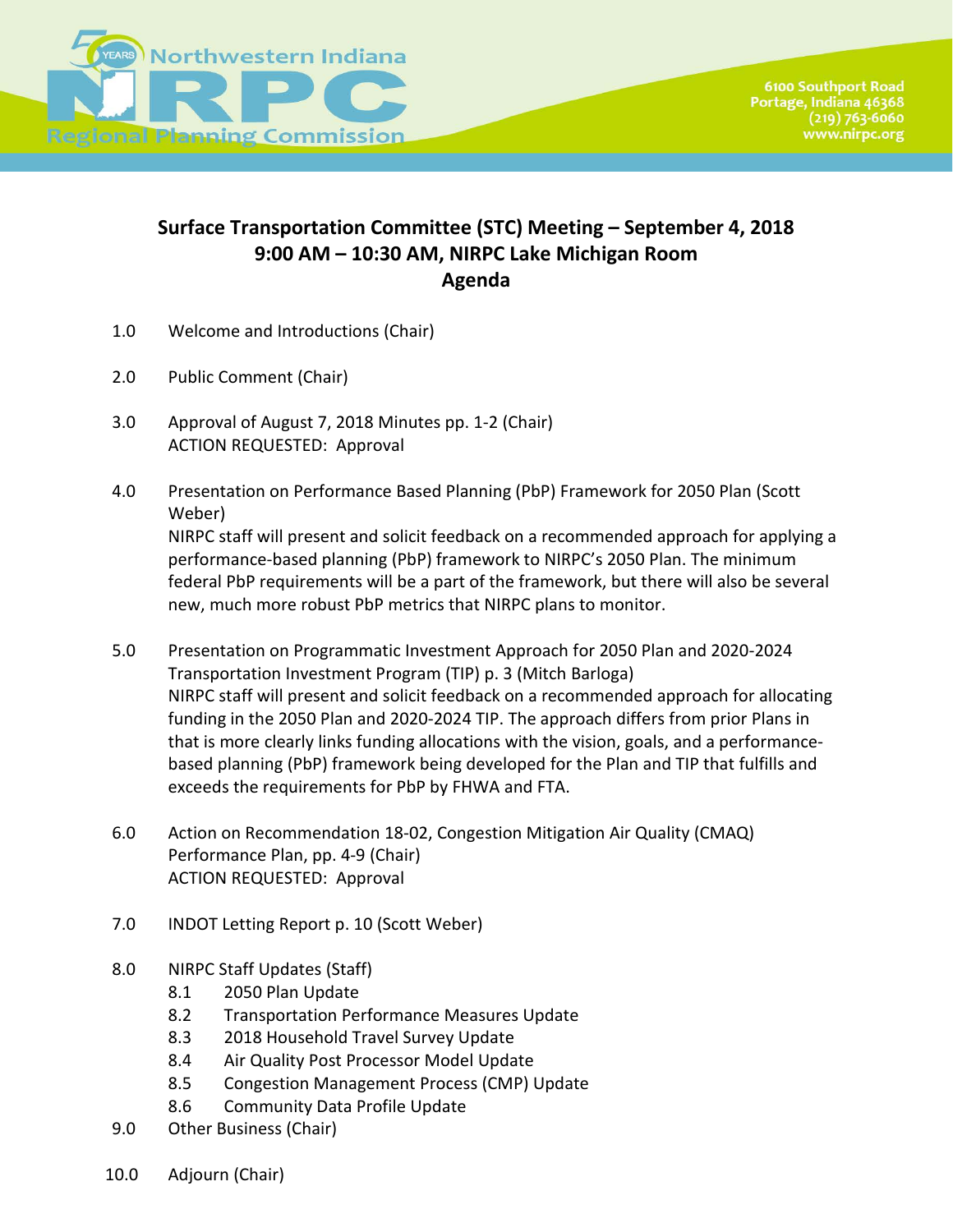## Surface Transportation Committee Meeting NIRPC Lake Michigan Room August 7, 2018

Chairman Tom Schmitt called the meeting to order at 9:04 AM with the Pledge of Allegiance and selfintroductions. Present were Tom Schmitt, Schererville Town Council; Jim Biggs, Lake County Commission; Christine Cid, Lake County Council; George Topoll, Union Township Trustee; Ian Hirt, Ports of Indiana-Burns Harbor; Dean Button, City of Hammond; and David Clark, ESI Consultants.

NIRPC staff present were Ty Warner, Trey Wadsworth. Scott Weber, and Mary Thorne.

There was no public comment.

On a motion by Christine Cid, seconded by Jim Biggs, the June 5, 2018 minutes were approved as presented.

**Presentation.** Ian Hirt presented five projects for which the Ports of Indiana-Burns Harbor were awarded a \$9.85 million FASTLANE Grant (Fostering Advancement in Shipping and Transportation in the Long-term Advancement of National Efficiencies). The projects were: East Rail Yard road relocation, a truck marshalling yard to reduce emissions; Berth 5 bulk cargo

expansion improving vessel discharge productivity; New rail connection; West Rail Yard providing unit train capability and the addition of a new rail connection; and Berth 16 & 17 pavement improvements which will provide waterfront expansion for vessel operations. Mr. Hirt added that 500 acres will be available for lease.

**Action on Report 18-01, NIRPC Priorities for INDOT Statewide Corridor Planning Study.** Scott Weber said INDOT is going to do a statewide corridor planning study and is looking for eight corridors around the state for this study. Scott presented NIRPC's notes presenting 10 corridors along SR 49, 51, 912, and US 6, 20 35, 41 and 421 for consideration by INDOT for its study. The corridor segments were for SR 49 from Chesterton to Valparaiso; SR 51 from I-80/94 to US 20; SR 912 from Ridge Road to I-90; US 6 from Hobart to Westville; US 12 from Indianapolis Boulevard to Michigan City; US 20 from Indianapolis Boulevard to I-94; US 20 in LaPorte County; US 35 in LaPorte County; US 41 in Lake County; and US 421 in LaPorte County. Committee members made a few suggestions which will be incorporated into NIRPC's notes. On a motion by Christine Cid, seconded by Jim Biggs, the Surface Transportation Committee voted to approve Resolution 18-01, NIRPC's Priority Corridors for the INDOT Planning Study.

Scott Weber gave the INDOT Letting Report. He noted that the next letting comes out August 10. Tom Schmitt noted that a ramp from Cline to Michigan Avenue has two signs that warn of "rough pavement". These signs have been up for a couple of years and asked that we push it with INDOT. Scott suggested he bring it to Rick Powers' attention at the Commission meeting next Thursday.

Scott Weber gave staff updates. The 2050 Plan pop up events will be held throughout the region in August. The CMAQ report to identify targets for all ozone precursor emissions is due October 1 and staff will have the draft report before the September 11 TPC meeting. The Household Travel Survey mailings are on paper and will be sent out September 7. Data will be collected from September 10 through Thanksgiving. The goal is to receive 2,000 responses. With regard to the air quality post processor model, there is a slowness issue with the technology which is being worked on. 42 travel corridors have been identified through collections of travel information. Peter Kimball is working to set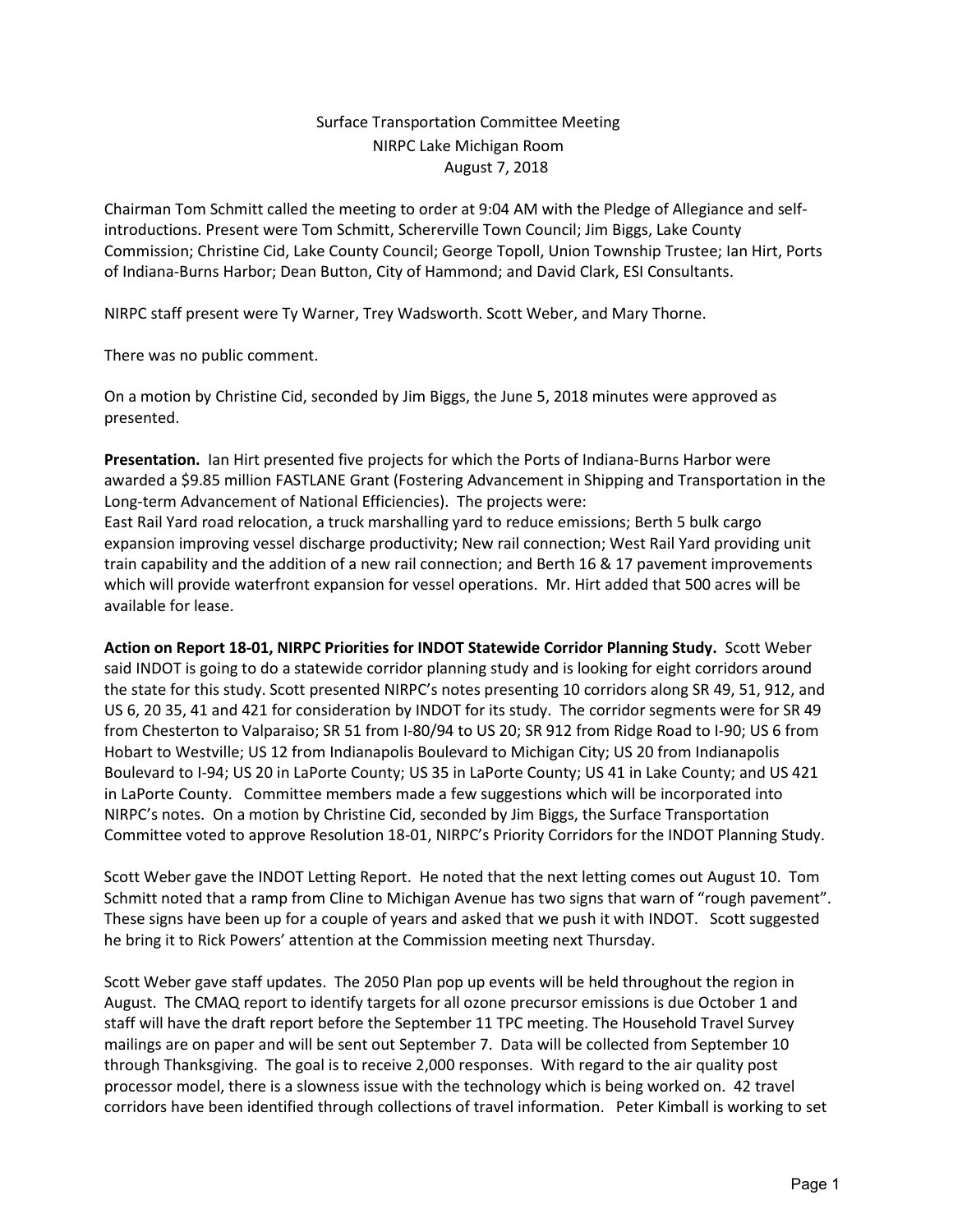criteria for designating critical urban and rural freight corridors for the National Highway Freight Program for Critical Urban and Critical Rural Freight Corridors.

There was no other business.

On a motion by Jim Biggs and a second by George Topoll, Tom Schmitt adjourned the meeting at 10:15 AM.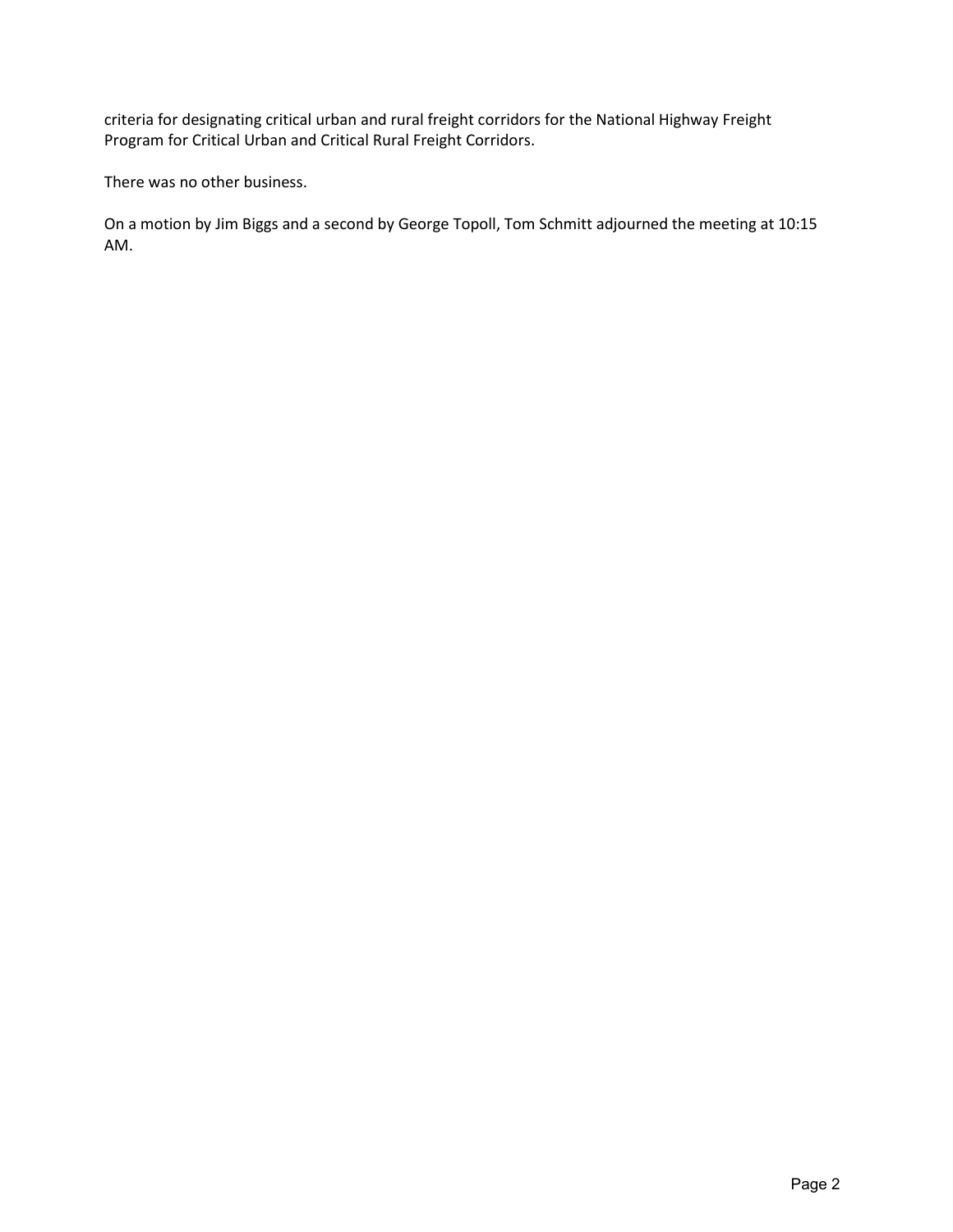| Investment type prioritization method |                                                |                                                                                                                                |                                 | <b>HSIP</b>            |        | <b>STBG</b>                            | <b>TA</b>                  |             | 5307         |                      | 5310             |             | 5337             |                    | 5339          |                    |
|---------------------------------------|------------------------------------------------|--------------------------------------------------------------------------------------------------------------------------------|---------------------------------|------------------------|--------|----------------------------------------|----------------------------|-------------|--------------|----------------------|------------------|-------------|------------------|--------------------|---------------|--------------------|
|                                       |                                                |                                                                                                                                | <b>CMAQ</b><br>\$ available (m) | \$ available (m)       |        | \$ available (m)                       | \$ available (m)           |             |              | \$ available (m)     | \$ available (m) |             | \$ available (m) |                    |               | \$ available (m)   |
|                                       |                                                |                                                                                                                                | \$<br>3.61                      | \$<br>2.90             |        | $\mathbf{s}$<br>11.95                  | l \$                       | 0.98        | \$           | 12.14                | l S              | $0.45$ \$   |                  | 17.44              | \$            | 0.60               |
|                                       |                                                |                                                                                                                                | \$ assigned                     | \$ assigned            |        | \$ assigned                            | \$ assigned                |             |              | \$ assigned          | \$ assigned      |             | \$ assigned      |                    |               | \$ assigned        |
| committee responsible                 |                                                | rules                                                                                                                          | \$0.00                          |                        | \$0.00 | \$0.00                                 |                            | \$0.00      |              | \$0.00               |                  | \$0.00      |                  | \$0.00             |               | \$0.00             |
|                                       |                                                |                                                                                                                                | \$ to program                   | \$ to program          |        | \$ to program                          | \$ to program              |             |              | \$ to program        | \$ to program    |             | \$ to program    |                    |               | \$ to program      |
|                                       |                                                |                                                                                                                                | 3.61<br>£,                      | \$<br>2.90             |        | \$<br>11.95                            | $\mathsf{I}$               | 0.98        | \$           | 12.14                | \$               | $0.45$ \$   |                  | 17.44              | \$            | 0.60               |
|                                       | category                                       | FHWA/FTA                                                                                                                       |                                 |                        |        |                                        |                            |             |              |                      |                  |             |                  |                    |               |                    |
|                                       |                                                | Investment type                                                                                                                |                                 |                        |        |                                        |                            |             |              |                      |                  |             |                  |                    |               |                    |
|                                       |                                                | ă                                                                                                                              | amount                          | amount                 |        | amount                                 |                            | amount      |              | amount               |                  | amount      |                  |                    |               |                    |
|                                       |                                                |                                                                                                                                |                                 |                        |        |                                        |                            |             |              |                      |                  |             |                  |                    |               |                    |
|                                       | NIRPC program nam<br>Investment                |                                                                                                                                | Recommended<br>Federal share    | Recommended<br>share   |        | Recommended<br>share                   | Federal share              | Recommended |              | Recommended<br>share | share            | Recommended | share            | Recommended amount | Federal share | Recommended amount |
|                                       |                                                | eligible                                                                                                                       |                                 | Federal                |        | Federal                                |                            |             | Eligible?    |                      | Federal          |             | Federal          |                    | Eligible?     |                    |
| NIRPC                                 |                                                |                                                                                                                                | Eligible?                       | Eligible?              |        | Eligible?                              | Eligible?                  |             |              | Federal :            | Eligible?        |             | Eligible?        |                    |               |                    |
| 3PC                                   | Complete streets                               | Bicycle infrastructure                                                                                                         | 80                              |                        |        |                                        | 80                         |             |              |                      |                  |             |                  |                    |               |                    |
| 3PC                                   | Complete streets                               | Bicycle/pedestrian signals (HAWK, ped count downs, etc.)                                                                       |                                 |                        |        | Y 80                                   | 80<br>Y                    |             |              |                      | Y 80             |             |                  |                    |               |                    |
| 3PC                                   | Complete streets                               | Construct/install/maint. of signs at bike/ped xings in school zone                                                             |                                 | Y 90                   |        | lY.<br>80                              |                            |             |              |                      |                  |             |                  |                    |               |                    |
| 3PC                                   | Complete streets                               | _ighting                                                                                                                       |                                 |                        |        | - 80                                   | Y 80                       |             |              |                      |                  |             |                  |                    |               |                    |
| 3PC                                   | Complete streets                               | On-road trails (bicycle lanes)                                                                                                 | 80                              |                        |        | 80                                     | Y 80                       |             |              |                      |                  |             |                  |                    |               |                    |
| 3PC                                   | Complete streets                               | Safe routes for non-drivers                                                                                                    |                                 | 90<br>Y                |        |                                        | 80                         |             |              |                      |                  |             |                  |                    |               |                    |
| 3PC                                   | Complete streets                               | Sidewalks                                                                                                                      | 80                              |                        |        | 80                                     | <b>Y</b> 80                |             |              |                      | 80               |             |                  |                    |               |                    |
| 3PC                                   | Complete streets                               | Traffic calming                                                                                                                |                                 | - 90<br>Y              |        | Y 80                                   | <b>Y</b> 80                |             |              |                      |                  |             |                  |                    |               |                    |
| 3PC                                   | Complete streets                               | Transportation projects for ADA compliance                                                                                     |                                 | Y 90                   |        | Y 80                                   | <b>Y</b> 80                |             |              |                      | 80               |             |                  |                    |               |                    |
| 3PC<br>3PC                            | Multi-use path<br><b>SRTS</b>                  | Off-road trails (non-recreational)<br><b>SRTS</b> coordinator                                                                  | 80                              |                        |        | Y 80<br>Y 80                           | <b>Y</b> 80<br><b>Y</b> 80 |             |              |                      |                  |             |                  |                    |               |                    |
| 3PC                                   | <b>SRTS</b>                                    | SRTS infrastructure projects                                                                                                   |                                 |                        |        | 80<br>Y                                | $Y$ 80                     |             |              |                      |                  |             |                  |                    |               |                    |
| 3PC                                   | <b>SRTS</b>                                    | SRTS non-infrastructure projects                                                                                               |                                 |                        |        | Y 80                                   | <b>Y</b> 80                |             |              |                      |                  |             |                  |                    |               |                    |
| <b>EMPC</b>                           | Energy + fuels                                 | Advanced truck stop electrification                                                                                            | 80                              |                        |        | Y 80                                   |                            |             |              |                      |                  |             |                  |                    |               |                    |
| <b>EMPC</b>                           | $\sqrt{\frac{1}{2}}$ Energy + fuels            | EV + NGV infrastructure                                                                                                        | 80                              |                        |        | 80<br>Y                                |                            |             |              |                      |                  |             |                  |                    |               |                    |
| <b>EMPC</b>                           | $\blacksquare$ Energy + fuels                  | Transit vehicle emission reduction (new or modification)                                                                       | 80                              |                        |        |                                        |                            |             |              |                      |                  |             |                  |                    | Y 80          |                    |
| <b>EMPC</b><br><b>EMPC</b>            | Enrivornment<br>Environment                    | Air quality education                                                                                                          | 80                              |                        |        |                                        | Y 80                       |             |              |                      |                  |             |                  |                    |               |                    |
| <b>EMPC</b>                           | Environment                                    | Archeological activities for mitigation<br>Contrib. to restore / enhance / create habitats + wetlands                          |                                 |                        |        | 80<br>Y                                |                            |             |              |                      |                  |             |                  |                    |               |                    |
| <b>EMPC</b>                           | Environment                                    | Devel of regional environ protect plans                                                                                        |                                 |                        |        | 80<br>Y                                |                            |             |              |                      |                  |             |                  |                    |               |                    |
| <b>EMPC</b>                           | Environment                                    | Mitigation banking                                                                                                             |                                 |                        |        | Y 80                                   |                            |             |              |                      |                  |             |                  |                    |               |                    |
| <b>EMPC</b>                           | Environment                                    | Stormwater manage / control / prevent                                                                                          |                                 |                        |        |                                        | 80                         |             |              |                      |                  |             |                  |                    |               |                    |
| <b>EMPC</b>                           | Environment                                    | Vegetation management in ROWs                                                                                                  |                                 |                        |        |                                        | Y 80                       |             |              |                      |                  |             |                  |                    |               |                    |
| <b>EMPC</b><br>LUC                    | Environment                                    | Vehicle related wildlife mortality reduction                                                                                   |                                 |                        |        | 80<br>Y<br>80                          | 80<br>IY.<br>Y 80          |             |              |                      |                  |             |                  |                    |               |                    |
| <b>LUC</b>                            | Quality of place<br>Quality of place           | Divided hwy conversion to blvds<br>Historic preserve of historic transportation facilities                                     |                                 |                        |        |                                        | 80<br>IY.                  |             |              |                      |                  |             |                  |                    |               |                    |
| <b>LUC</b>                            | Quality of place                               | Inventory / control / removal of outdoor advertising                                                                           |                                 |                        |        |                                        | Y 80                       |             |              |                      |                  |             |                  |                    |               |                    |
| <b>LUC</b>                            | Quality of place                               | Turnouts / overlooks                                                                                                           |                                 |                        |        |                                        | Y 80                       |             |              |                      |                  |             |                  |                    |               |                    |
| <b>STC</b>                            | Congestion                                     | Construct of minor collectors in same corridor as NHS route                                                                    |                                 |                        |        | 80                                     |                            |             |              |                      |                  |             |                  |                    |               |                    |
| <b>STC</b>                            | Congestion                                     | Fringe + corridor parking facilities / programs                                                                                |                                 |                        |        | 80<br>Υ                                |                            |             |              |                      |                  |             |                  |                    |               |                    |
| STC<br>STC                            | Congestion                                     | Intersection congestion improvements                                                                                           | 80<br>80                        |                        |        | Y 80<br>80                             |                            |             |              |                      |                  |             |                  |                    |               |                    |
| STC                                   | Congestion<br>Congestion                       | Travel demand management strategies / programs<br>Congestion pricing development / implementation                              |                                 |                        |        | Y 80                                   |                            |             |              |                      |                  |             |                  |                    |               |                    |
| <b>STC</b>                            | Freight                                        | Surface transport infrastructure to facilitate port "linkages"                                                                 |                                 |                        |        | Y 80                                   |                            |             |              |                      |                  |             |                  |                    |               |                    |
| STC                                   | Freight                                        | Truck parking facilities                                                                                                       |                                 |                        |        | - 80<br>Y                              |                            |             |              |                      |                  |             |                  |                    |               |                    |
| STC                                   | <b>ITS</b>                                     | <b>Intelligent Transportation Systems</b>                                                                                      | 80                              |                        |        | 80<br>Y                                |                            |             |              |                      |                  |             |                  |                    |               |                    |
| STC                                   | <b>ITS</b>                                     | Traffic monitoring / management / control                                                                                      |                                 |                        |        | 80<br>Y                                |                            |             |              |                      |                  |             |                  |                    |               |                    |
| STC<br><b>STC</b>                     | New infrastructure                             | New bridge/roadway/tunnel construction                                                                                         |                                 |                        |        | Y 80<br>Y 80                           |                            |             |              |                      |                  |             |                  |                    |               |                    |
| <b>STC</b>                            | Plan / asset mgmt<br>Plan / asset mgmt         | Data collection / software / equip for PbP system<br>Devel / implement of PbP manage. program                                  |                                 |                        |        | 80<br>Y                                |                            |             |              |                      |                  |             |                  |                    |               |                    |
| STC                                   | Plan / asset mgmt                              | Protection for bridges including inspections                                                                                   |                                 |                        |        | Y 80                                   |                            |             |              |                      |                  |             |                  |                    |               |                    |
| STC                                   | Plan / asset mgmt                              | Road safety audit                                                                                                              |                                 | -90<br>Y               |        |                                        |                            |             |              |                      |                  |             |                  |                    |               |                    |
| STC                                   | Plan / asset mgmt                              | Safety data collection / analysis + improvement of data                                                                        |                                 | Y 90                   |        | Y 80                                   |                            |             |              |                      |                  |             |                  |                    |               |                    |
| <b>STC</b>                            | Plan / asset mgmt                              | Transportation planning (general)                                                                                              |                                 |                        |        | Y 80                                   |                            |             |              |                      |                  |             |                  |                    |               |                    |
| STC<br>STC                            | Plan / asset mgmt<br>Roadway safety            | Transportation safety planning<br>Conduct model traffic enforcement activity at rail/hwy xing                                  |                                 | - 90<br>Y.<br>-90<br>Y |        | Y 80                                   |                            |             |              |                      |                  |             |                  |                    |               |                    |
| STC                                   | Roadway safety                                 | Construct. + operational improvements on high-risk rural rds                                                                   |                                 | -90<br>Y               |        | IY.<br>-80                             |                            |             |              |                      |                  |             |                  |                    |               |                    |
| STC                                   | Roadway safety                                 | Emergency communications equip / priority control systems                                                                      |                                 | Y 90                   |        | $\overline{Y}$ 80                      |                            |             |              |                      |                  |             |                  |                    |               |                    |
| <b>STC</b>                            | Roadway safety                                 | Highway signs for retroreflectivity                                                                                            |                                 | Y 90                   |        |                                        |                            |             |              |                      |                  |             |                  |                    |               |                    |
| STC                                   | Roadway safety                                 | Installation of brand new guardrails, barriers, + crash atten.                                                                 |                                 | -90<br>Y               |        | $Y$ 80                                 |                            |             |              |                      |                  |             |                  |                    |               |                    |
| STC<br>STC                            | Roadway safety                                 | Installation of rumble strips (not in conflict w/ bike/ped/ADA)                                                                |                                 | Y 90<br>-90<br>Y.      |        | $\overline{Y}$ 80                      |                            |             |              |                      |                  |             |                  |                    |               |                    |
| STC                                   | Roadway safety<br>Roadway safety               | Installation of skid-resistent surface at a location w/ crashes<br>Installation of traffic control at location w/ high crashes |                                 | Y 90                   |        | $-$ Y 80<br>$\mathsf{Y}$ 80            |                            |             |              |                      |                  |             |                  |                    |               |                    |
| <b>STC</b>                            | Roadway safety                                 | Intersection safety improvements                                                                                               |                                 | Y 90                   |        | $-$ Y 80                               |                            |             |              |                      |                  |             |                  |                    |               |                    |
| STC                                   | Roadway safety                                 | Pavement and shoulder widening to remedy unsafe cond.                                                                          |                                 | Y 90                   |        | $-$ Y 80                               |                            |             |              |                      |                  |             |                  |                    |               |                    |
| STC                                   | Roadway safety                                 | Promote/educate hwy safety matters + project to enforce law                                                                    |                                 | -90<br>Y.              |        | $-$ N 80                               |                            |             |              |                      |                  |             |                  |                    |               |                    |
| STC                                   | Roadway safety                                 | Railway-highway grade crossings                                                                                                |                                 | -90<br>Y               |        | $-$ Y 80                               |                            |             |              |                      |                  |             |                  |                    |               |                    |
| STC<br><b>STC</b>                     | Roadway safety<br>Roadway safety               | Removal of roadside obstacle<br>Roadway safety for vehicles                                                                    |                                 | Y 90<br>Y 90           |        | $\overline{Y}$ 80<br>$\overline{Y}$ 80 |                            |             |              |                      |                  |             |                  |                    |               |                    |
| <b>TOR</b>                            | Transit / ADA                                  | Complementary paratransit service                                                                                              |                                 |                        |        |                                        |                            |             |              | 90                   | 80<br>Y          |             |                  |                    |               |                    |
| <b>TOR</b>                            | Transit / ADA                                  | Vehicles for accessible taxi, ride share, or vanpool                                                                           |                                 |                        |        |                                        |                            |             |              |                      | Y 80             | ÷           |                  |                    |               |                    |
| <b>TOR</b>                            | Transit / ADA                                  | Wheelchair lifts, ramps, and securement devices                                                                                |                                 |                        |        |                                        |                            |             | Y.           | 80                   | - 80<br>Y.       |             |                  |                    |               |                    |
| <b>TOR</b>                            | Transit / asset mnmt                           | Capital investment in existing fixed guideway systems                                                                          |                                 |                        |        |                                        |                            |             | Y 80         |                      |                  |             | Y 80             |                    |               |                    |
| <b>TOR</b>                            | Transit / asset mnmt                           | Fixed guideway rolling stock (new or existing)                                                                                 |                                 |                        |        |                                        |                            |             | Y 80         | $\sim$               |                  |             | 80<br>Y          |                    |               |                    |
| <b>TOR</b><br><b>TOR</b>              | Transit / asset mnmt<br>Transit / asset mnmt   | Preventative maintenance<br>Transit maintainance facilities                                                                    |                                 |                        |        | -80<br>Y                               |                            |             | Y 80<br>Y 80 | $\omega$             |                  |             | Y 80             |                    | Y 80          |                    |
| <b>TOR</b>                            | Transit / asset mnmt                           | <b>Transit vehicles</b>                                                                                                        |                                 |                        |        | 80                                     |                            |             | Y.           | 80                   | -80<br>IY.       |             |                  |                    | 80            |                    |
| <b>TOR</b>                            | Transit / cust experience                      | Improve signage / wayfinding                                                                                                   |                                 |                        |        |                                        |                            |             |              |                      | Y 80             |             |                  |                    |               |                    |
| <b>TOR</b>                            | Transit / cust experience                      | Transit passenger facilities                                                                                                   |                                 |                        |        | 80                                     |                            |             | Y            | 80                   |                  |             | 80               |                    |               |                    |
| <b>TOR</b>                            | Transit / expansion                            | Approach roads for ferries                                                                                                     |                                 |                        |        | 80<br>Y                                |                            |             |              |                      |                  |             |                  |                    |               |                    |
| TOR.                                  | Transit / expansion                            | Ferry boats                                                                                                                    |                                 |                        |        | 80<br>IY.                              |                            |             |              |                      |                  |             |                  |                    |               |                    |
| <b>TOR</b><br><b>TOR</b>              | Transit / expansion                            | Ferry terminals<br>Incremental cost of providing same day service/door-to-door                                                 |                                 |                        |        | 80<br>Y                                |                            |             |              |                      | Y 80             |             |                  |                    |               |                    |
|                                       |                                                |                                                                                                                                |                                 |                        |        |                                        |                            |             |              |                      |                  |             |                  |                    |               |                    |
|                                       | Transit / expansion                            |                                                                                                                                |                                 |                        |        |                                        |                            |             |              |                      |                  |             |                  |                    |               |                    |
| <b>TOR</b><br><b>TOR</b>              | Transit / expansion<br>Transit / mobility mnmt | New fixed guideway systems (including BRT)<br>Mobility management / information technology systems                             |                                 |                        |        |                                        |                            |             | Y 80<br>Y 80 |                      | $-$ Y 80         |             |                  |                    |               |                    |
| <b>TOR</b>                            | Transit / mobility mnmt                        | <b>Travel training</b>                                                                                                         |                                 |                        |        |                                        |                            |             |              |                      | Y 80             |             |                  |                    |               |                    |
| <b>TOR</b>                            | Transit / mobility mnmt                        | Volunteer driver programs                                                                                                      |                                 |                        |        |                                        |                            |             |              |                      | 80               |             |                  |                    |               |                    |
| <b>TOR</b>                            | Transit / operating                            | Operating assistance                                                                                                           |                                 |                        |        |                                        |                            |             | Y 50         | ÷.                   | Y 50             | ÷           |                  |                    |               |                    |
| <b>TOR</b><br><b>TOR</b>              | Transit / operating<br>Transit / planning      | Operational support equipment / computer hard/software<br>Transit planning                                                     |                                 |                        |        | Y 80                                   |                            |             | Y 80<br>Y 80 |                      |                  |             | $Y$ 80           |                    |               |                    |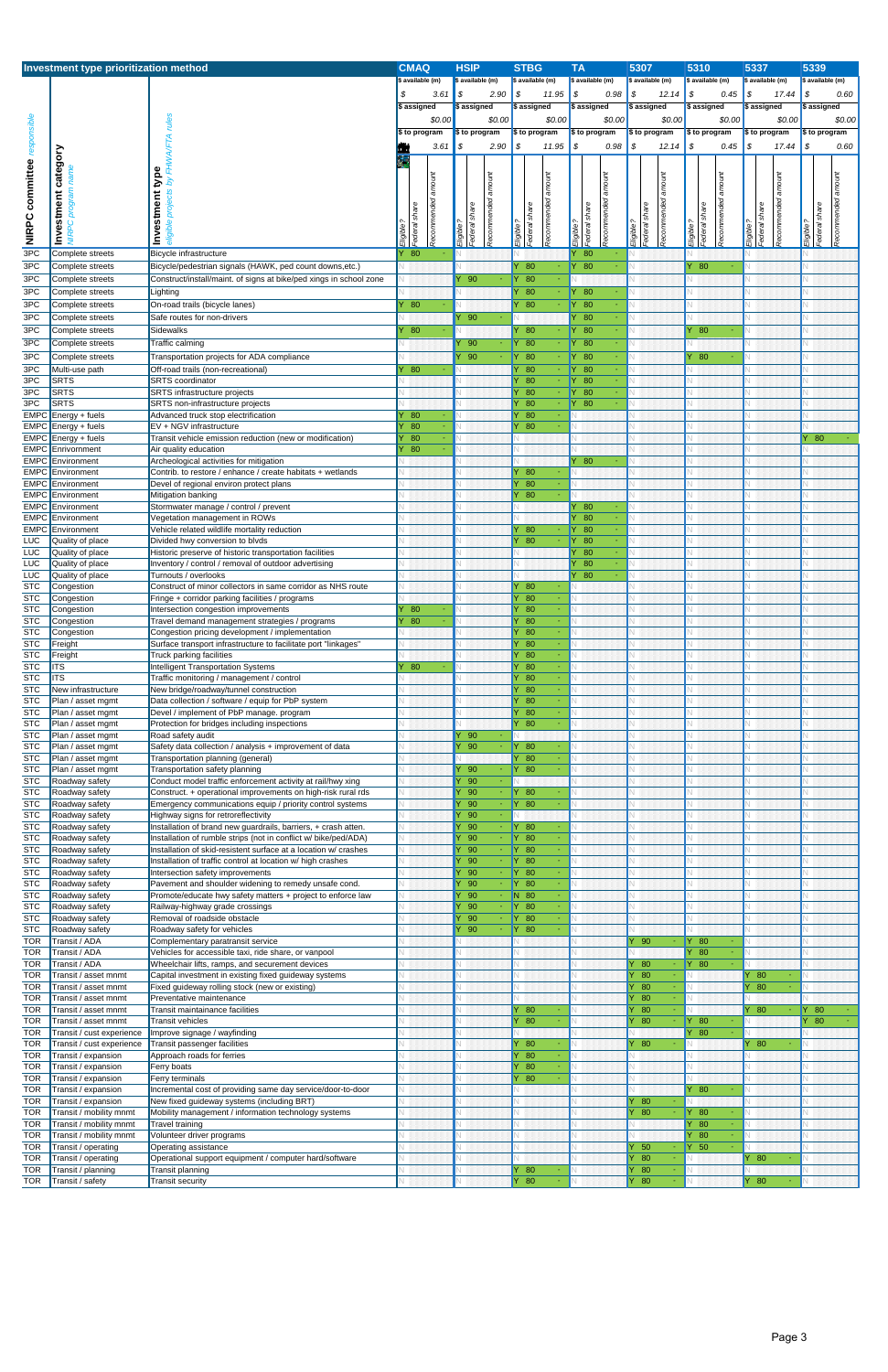

## **RECOMMENDATION 18-02**

# **A RECOMMENDATION OF THE NORTHWESTERN INDIANA REGIONAL PLANNING COMMISSION SURFACE TRANSPORTATION COMMITTEE TO THE TECHNICAL PLANNING COMMITTEE APPROVING THE CONGESTION MITIGATION AND AIR QUALITY PERFORMANCE PLAN**

**September 4, 2018**

**RECOMMENDED** that the Surface Transportation Committee recommends that the Technical Planning Committee approve the Congestion Mitigation and Air Quality (CMAQ) Performance Plan.

Tom Schmitt Chairperson

\_\_\_\_\_\_\_\_\_\_\_\_\_\_\_\_\_\_\_\_\_\_\_\_\_\_\_\_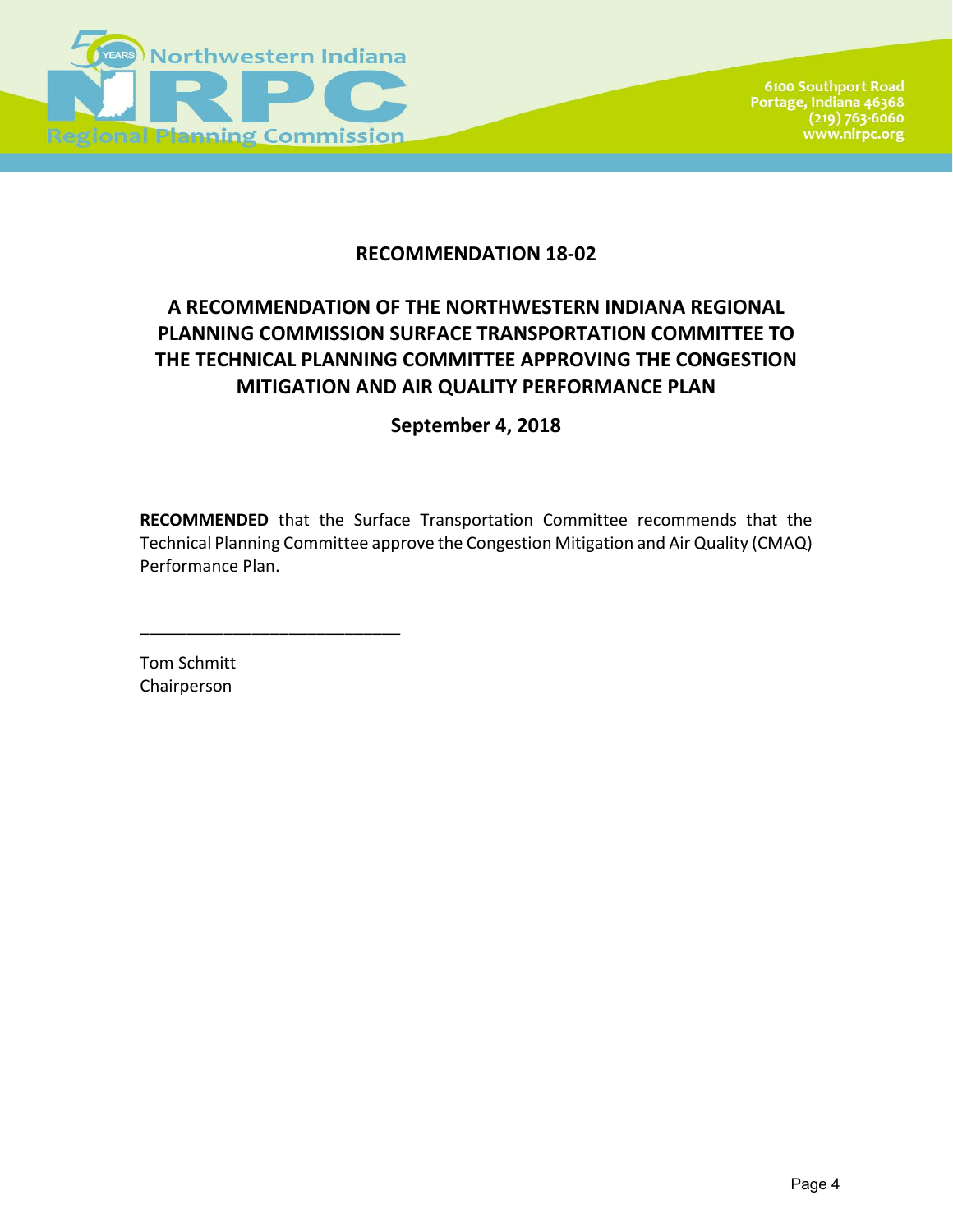

6100 Southport Road<br>Portage, Indiana 46368<br>(219) 763-6060<br>www.nirpc.org

## **RECOMMENDATION 18-02 EXHIBIT A**

[See next pages]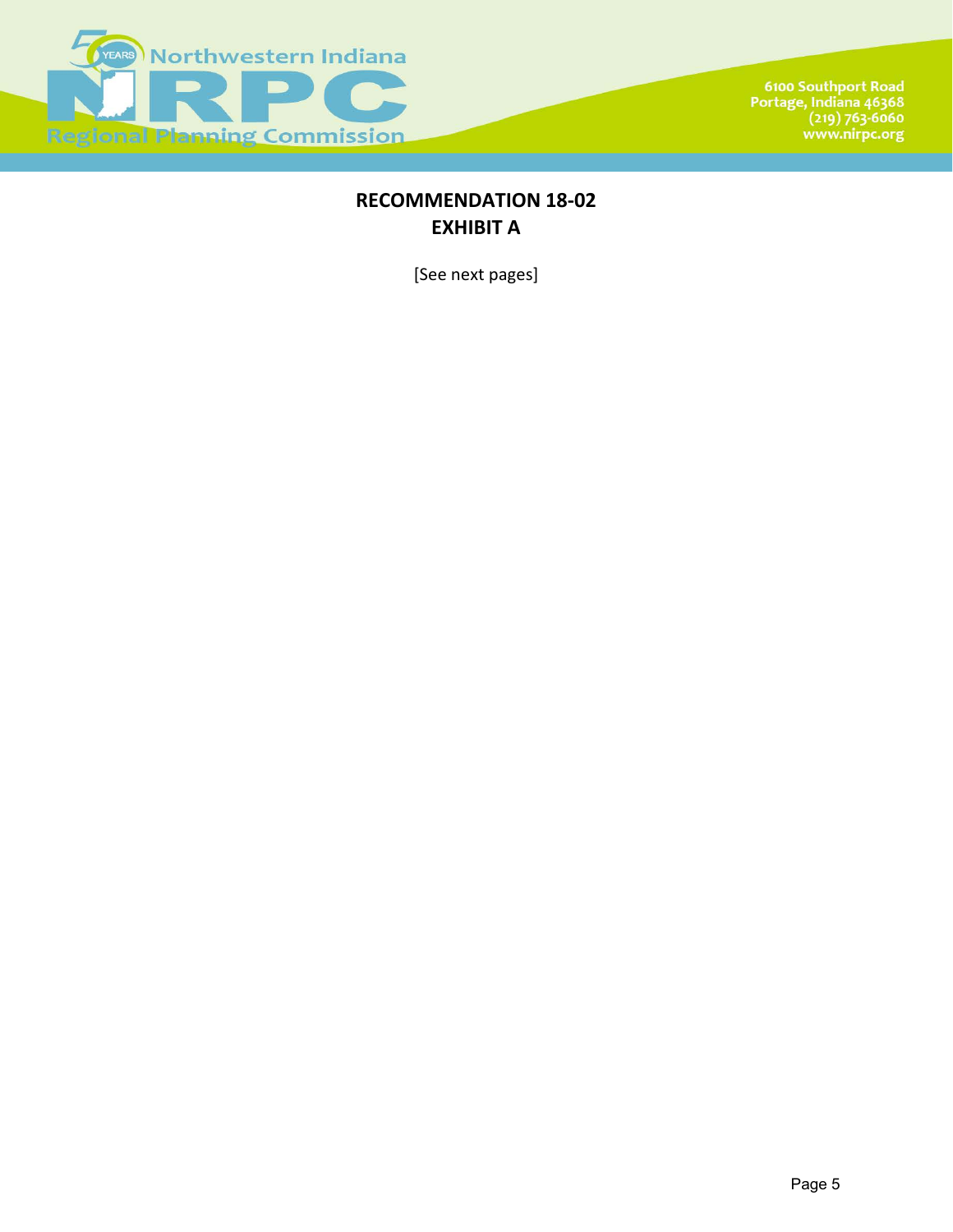## **Congestion Mitigation Air Quality (CMAQ) Performance Plan**

#### **Metropolitan Planning Organization (MPO) Name:**

Northwestern Indiana Regional Planning Commission (NIRPC)

### **Urbanized Area (UZA) and States:**

Chicago, IL--IN

### **Background:**

This CMAQ Performance Plan is attached to the Indiana Department of Transportation (INDOT) Baseline performance report for the 2018 to 2021 performance period (calendar years for the traffic congestion measures, federal fiscal years for the on-road mobile source emissions measures). NIRPC, the MPO with a Metropolitan Planning Area (MPA) of Lake, Porter, and LaPorte Counties in Indiana, is part of the Chicago, IL--IN UZA, which is designated as a Transportation Management Area (TMA) with a population greater than 200,000. For the purposes of 23 CFR 490.703, NIRPC is an MPO serving a UZA with a population over 1 million, subjecting NIRPC to the requirements of developing this CMAQ Performance Plan. This CMAQ Performance Plan satisfies these requirements by describing the baseline condition/performance for the traffic congestion and on-road mobile source measures, reporting the 2-year and 4-year targets for these measures, and describing the CMAQ-funded projects in the performance period and how the projects contribute to achieving the targets.

### **Baseline Condition/Performance:**

*Baseline Condition/Performance for Traffic Congestion Measures (Calendar Year 2017, UZA):*

*Peak Hours of Excessive Delay Per Capita (PHED):* 14.8

*Percent Non-Single Occupancy Vehicle Travel (Non-SOV):* 30.6%

*SOURCE:* National Performance Measure Research Data Set, US Census Bureau

*Baseline Condition/Performance for On-Road Mobile Source Emissions Measures (Federal Fiscal Years 2014-2017, MPA):*

*24-hour PM10 Benefit (kg/day):* 0.02

*Ozone Precursors: NOx Emissions Benefit (kg/day):* 482.63 *VOC Emissions Benefit (kg/day):* 102.78

*CO Benefit (kg/day):* 1,107.98

*SOURCE:* FHWA CMAQ Public Access System, https://fhwaapps.fhwa.dot.gov/cmaq\_pub/

## **2-year and 4-year Targets:**

*Targets for Traffic Congestion Measures (UZA):*

*Peak Hours of Excessive Delay Per Capita (PHED): 2-Year Target:* Not Applicable for 2018 to 2021 performance period *4-Year Target:* 15.5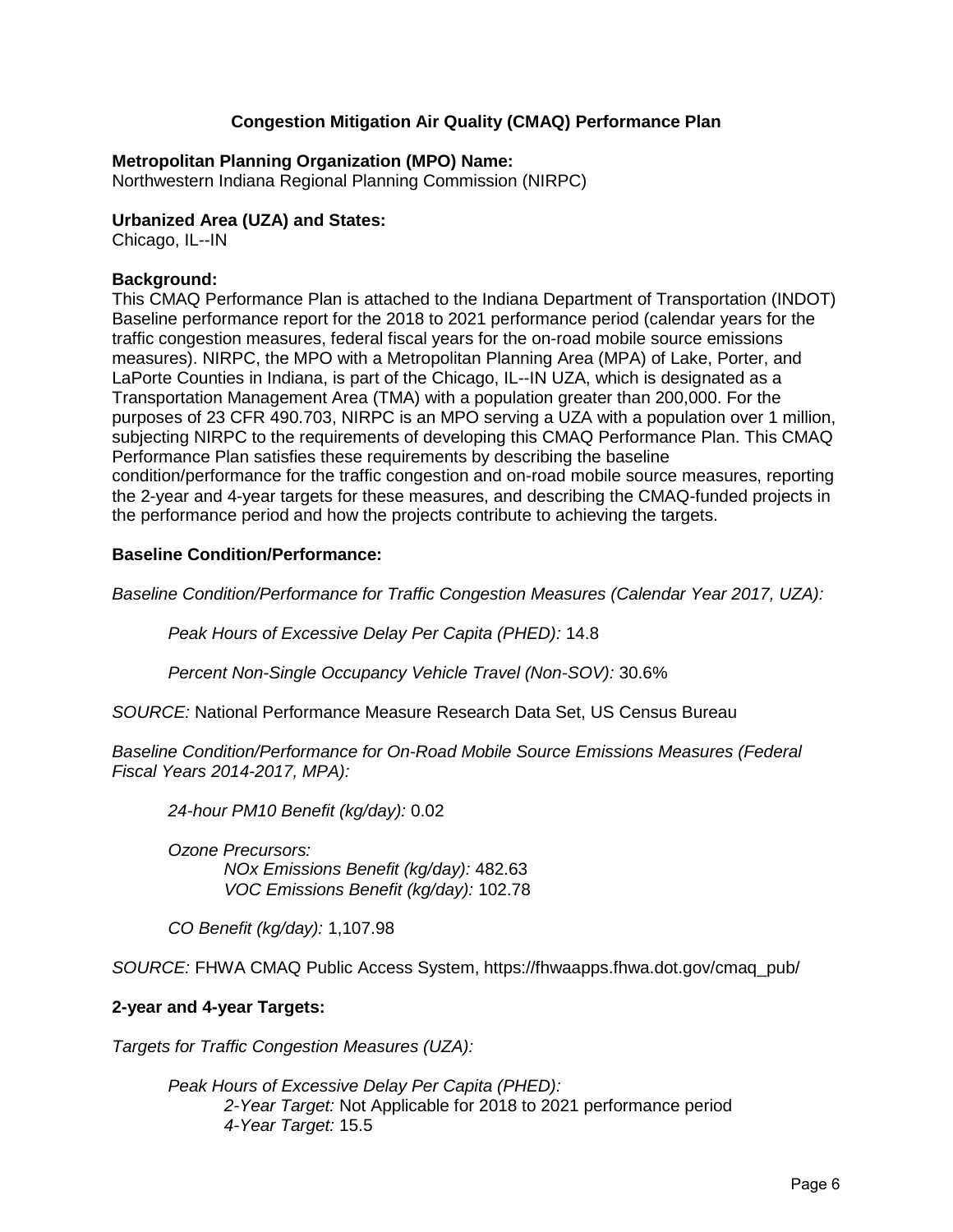*Percent Non-Single Occupancy Vehicle Travel (Non-SOV): 2-Year Target:* 31.6% *4-Year Target:* 32.1%

*Targets for On-Road Mobile Source Emissions Measures (MPA):*

*24-hour PM10 Benefit (kg/day): 2-Year Target:* 0.30 (Adopt Indiana State Target) *4-Year Target:* 0.50 (Adopt Indiana State Target)

*Ozone Precursors: NOx Emissions Benefit (kg/day): 2-Year Target:* 1,600.00 (Adopt Indiana State Target) *4-Year Target:* 2,200.00 (Adopt Indiana State Target) *VOC Emissions Benefit (kg/day): 2-Year Target:* 1,600.00 (Adopt Indiana State Target) *4-Year Target:* 2,600.00 (Adopt Indiana State Target)

*CO Benefit (kg/day):*

*2-Year Target:* 200.00 (Adopt Indiana State Target) *4-Year Target:* 400.00 (Adopt Indiana State Target)

### **Description of Projects:**

| Project                                                       | Lead<br>Agency                       | <b>Project Description</b>                           | Year<br>Anticipa<br>ted for<br><b>CMAQ</b><br>Obligati<br><b>on</b> | <b>NO<sub>x</sub></b><br><b>Benefit</b><br>(kg/day | <b>VOC</b><br><b>Benefit</b><br>(kg/day | CO<br><b>Benef</b><br>it.<br>(kg/d<br>ay) | $PM_{10}$<br><b>Benef</b><br>it.<br>(kg/d<br>ay) | <b>PHE</b><br>D<br><b>Bene</b><br>fit | Non-<br>SOV<br><b>Bene</b><br>fit |
|---------------------------------------------------------------|--------------------------------------|------------------------------------------------------|---------------------------------------------------------------------|----------------------------------------------------|-----------------------------------------|-------------------------------------------|--------------------------------------------------|---------------------------------------|-----------------------------------|
| <b>Bike/Pedes</b><br>trian                                    |                                      |                                                      |                                                                     |                                                    |                                         |                                           |                                                  |                                       |                                   |
| Facilities at<br>Marquette<br>Trail<br>(1601146)              | East<br>Chicago                      | From Indianapolis<br>Blvd. (US 20) to<br>Kennedy Ave | 2018                                                                | 0.27                                               | 0.07                                    | 0.00                                      | 0.00                                             |                                       | X                                 |
| <b>Broadway</b><br>Rapid<br>Transit<br>(Years 1 -             | Gary<br>Public<br>Transporta<br>tion |                                                      |                                                                     |                                                    |                                         |                                           |                                                  |                                       |                                   |
| 3)<br>(1600632)                                               | Corporatio<br>n                      | Broadway Rapid<br>Transit (Years 1 - 3)              | 2018                                                                | 55,923.<br>56                                      | 10,267.<br>76                           | 8.68                                      | 0.00                                             | X                                     | X                                 |
| Bicycle &<br>Pedestrian<br><b>Facilities at</b><br>Iron Horse |                                      | Construct Trail from                                 |                                                                     |                                                    |                                         |                                           |                                                  |                                       |                                   |
| Trail<br>(0300602)                                            | Portage                              | Hamstrom Rd to<br>Portage Ave                        | 2018                                                                | 2.48                                               | 1.17                                    | 9.84                                      | 0.00                                             |                                       | X                                 |

*Table 1:* Description of NIRPC TIP Projects, 2018-2021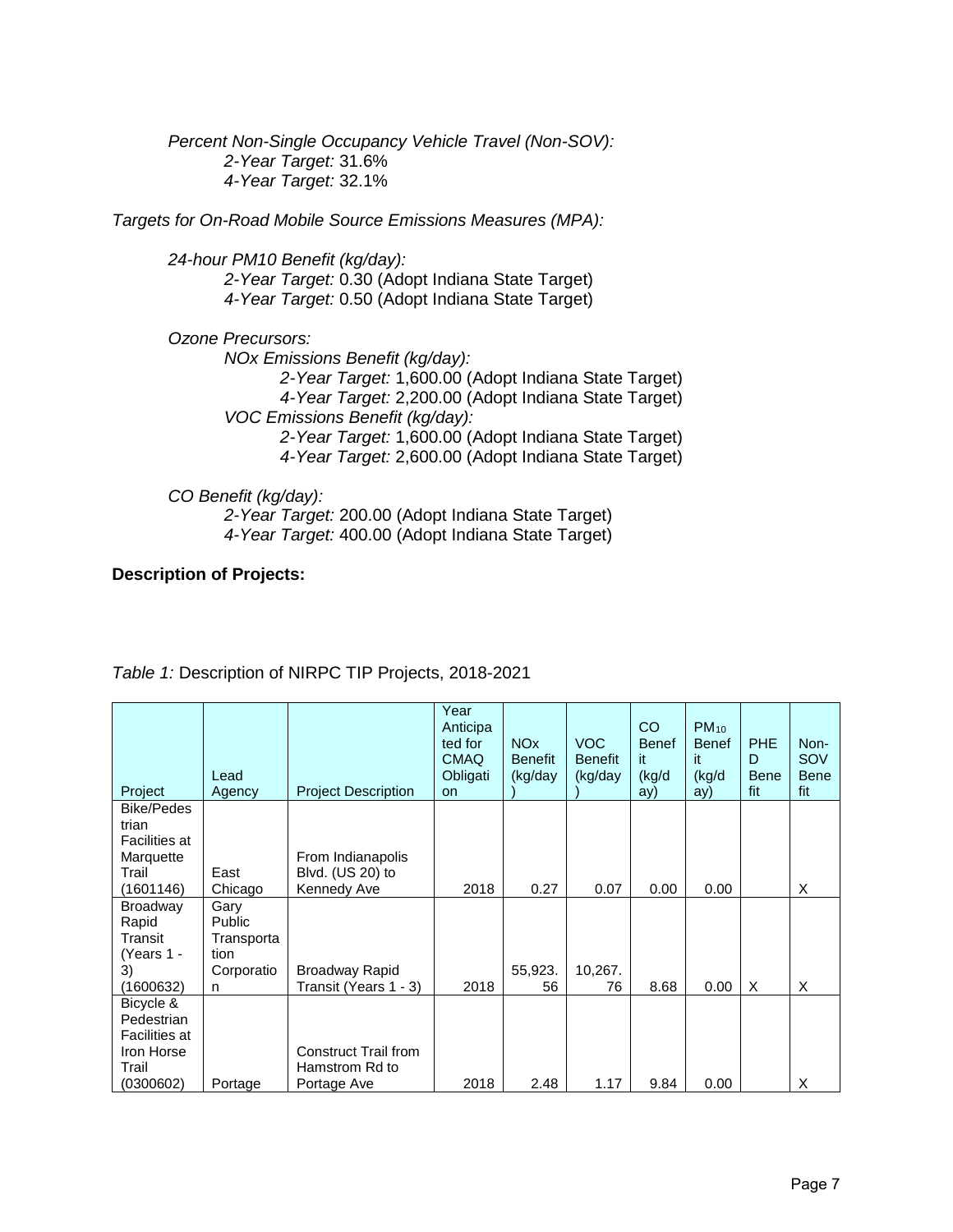| V-Line<br>Porter<br>Hospital<br><b>CMAQ</b><br>Demonstrat<br>ion Project<br>(Years 1-3)<br>(1601184) | Valparaiso                                                         | V-Line Porter<br><b>Hospital CMAQ</b><br>Demonstration<br>Project (Years 1-3)                                                    | 2018         | 13.35         | 3.67          | 0.00          | 0.00         |   | X      |
|------------------------------------------------------------------------------------------------------|--------------------------------------------------------------------|----------------------------------------------------------------------------------------------------------------------------------|--------------|---------------|---------------|---------------|--------------|---|--------|
| Bicycle &<br>Pedestrian<br>Equipment                                                                 |                                                                    | Up to 20 Bicycle                                                                                                                 |              |               |               |               |              |   |        |
| (1592273)<br><b>CMAQ</b><br>Planning,<br>Purchase<br>Alt Fuel,<br>Regional<br>Planning               | Lowell                                                             | Racks<br>Origin-Destination<br>Study, Public<br><b>Education SFY</b><br>2018, TIP Software<br>License Fee, for<br>Dunes Learning | 2018         | 0.00          | 0.01          | 0.26<br>475.1 | 0.00         |   | X      |
| (1600543)<br><b>GPTC Lake</b><br>Ridge Pilot<br>Service<br>(Year #4)                                 | <b>NIRPC</b><br>Gary<br>Public<br>Transporta<br>tion<br>Corporatio | Center<br>Gary PTC Lake<br><b>Ridge Pilot Service</b><br>(Year #4) Extension<br>of FFY 2012 Funded<br>Project                    | 2018<br>2018 | 59.06<br>0.43 | 33.67<br>0.01 | 1<br>0.00     | 0.00<br>0.00 | Χ | X<br>X |
| (1700715)<br>Bicycle &<br>Pedestrian<br>Facilities at<br>Chessie<br>Trail I<br>(1401028)             | n<br>LaPorte<br>County                                             | From Truesdell Ave<br>NW to East Shore<br>Pkwy at Pine Lake<br>Ave                                                               | 2018         | 0.03          | 0.01          | 0.00          | 0.00         | X | X      |
| Chicago<br>Dash<br><b>CMAQ</b><br>Demonstrat<br>ion (Years<br>$1 - 3$<br>(1601185)                   | Valparaiso                                                         | Chicago Dash<br><b>CMAQ</b><br>Demonstration<br>(Years 1 - 3)                                                                    | 2019         | 24.56         | 6.76          | 0.00          | 0.00         | Χ | X      |
| Access<br>Control at<br>Central Ave<br>(0900080)                                                     | Portage                                                            | Willowcreek Rd<br>Intersection<br>Improvements at<br>Central Ave.                                                                | 2019         | 0.61          | 2.27          | 16.80         | 0.00         |   |        |
| <b>CMAQ</b><br>Planning<br>(N/A)                                                                     | <b>NIRPC</b>                                                       | <b>Public Education</b><br><b>SFY 2019</b>                                                                                       | 2019         | 0.00          | 5.89          | 0.00          | 0.00         | X | X      |
| North<br>Township<br>Year 5<br>(1592018)                                                             | <b>North</b><br>Township                                           | North Township<br>Year 5                                                                                                         | 2019         | 5.66          | 0.17          | 0.00          | 0.00         | X | X      |
| Bicycle &<br>Pedestrian<br>Facilities at<br>Pennsy<br>Greenway<br>(1173707)                          | Munster                                                            | <b>Construct Pennsy</b><br>Greenway Trail from<br>Fisher St at Timrick<br>Dr to Calumet Ave<br>north of 45th St                  | 2020         | 0.31          | 0.01          | 0.00          | 0.00         |   | X      |
| <b>CMAQ</b><br>Planning<br>(N/A)                                                                     | <b>NIRPC</b>                                                       | <b>Public Education</b><br><b>SFY 2020</b>                                                                                       | 2020         | 0.00          | 5.89          | 0.00          | 0.00         | X | X      |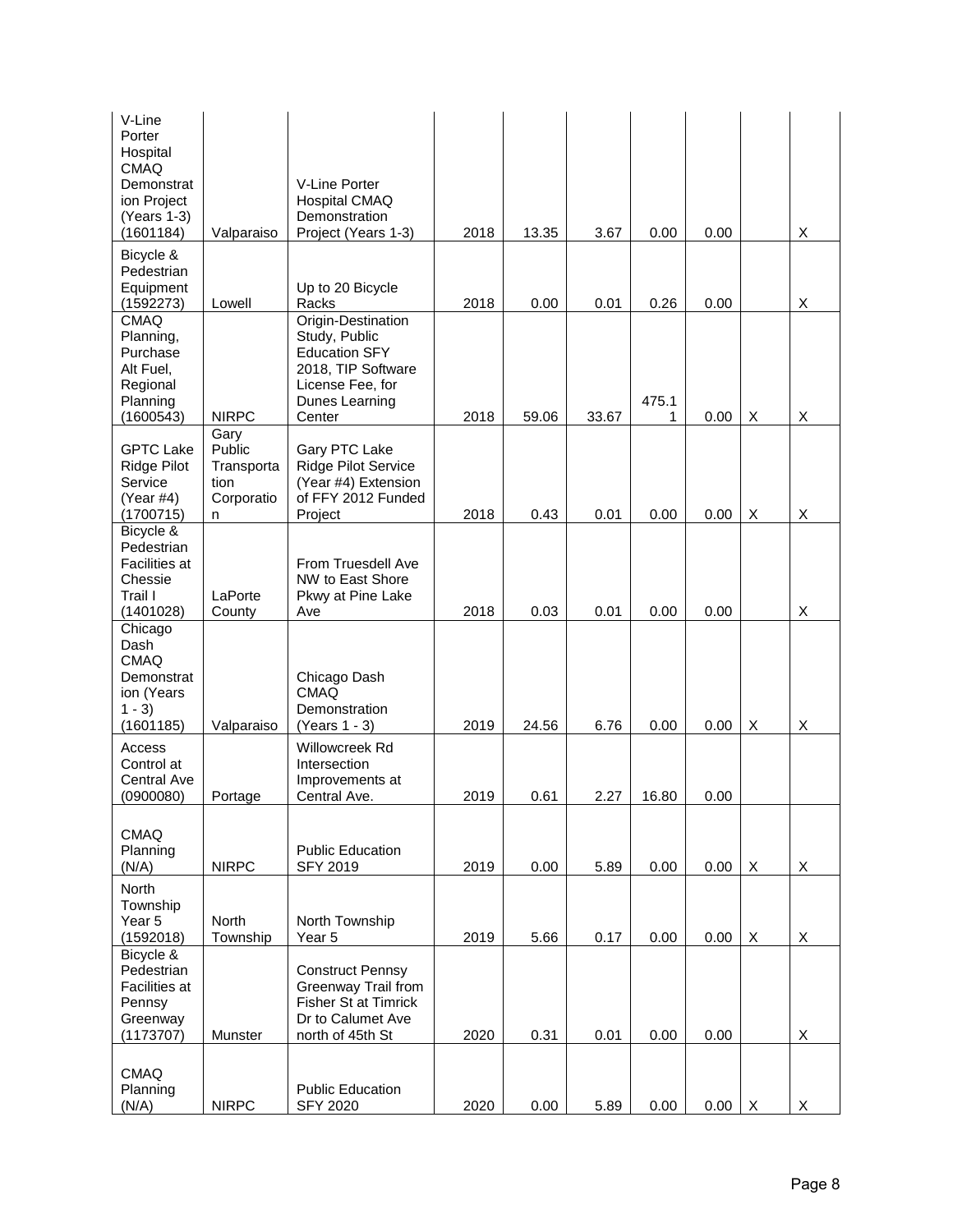| Alternative<br>Fuel<br>Infrastructu<br>re<br>(1601846)                  | Lake<br>Station | Public Access E-85<br>& CNG Station, 3P<br>Agreement.                       | 2021 | 9.28          | 0.20          | 1.79       | 0.00 |   |
|-------------------------------------------------------------------------|-----------------|-----------------------------------------------------------------------------|------|---------------|---------------|------------|------|---|
| Bike/Pedes<br>trian<br>Facilities at<br>Marquette<br>Trail<br>(1601147) | Burns<br>Harbor | Marquette<br>Greenway Trail,<br>SR149 to Babcock<br>Rd                      | 2021 | 0.22          | 0.06          | 0.00       | 0.00 | X |
| Bike/Pedes<br>trian<br>Facilities at<br>Marquette<br>Trail<br>(1601145) | Hammond         | from State St at<br>Rabin Plaza to Toll<br>Road overpass at<br>Kosciusko St | 2021 | 0.43          | 0.12          | 0.00       | 0.00 | X |
| Total                                                                   |                 |                                                                             |      | 56,040.<br>23 | 10,327.<br>75 | 512.4<br>9 | 0.00 |   |